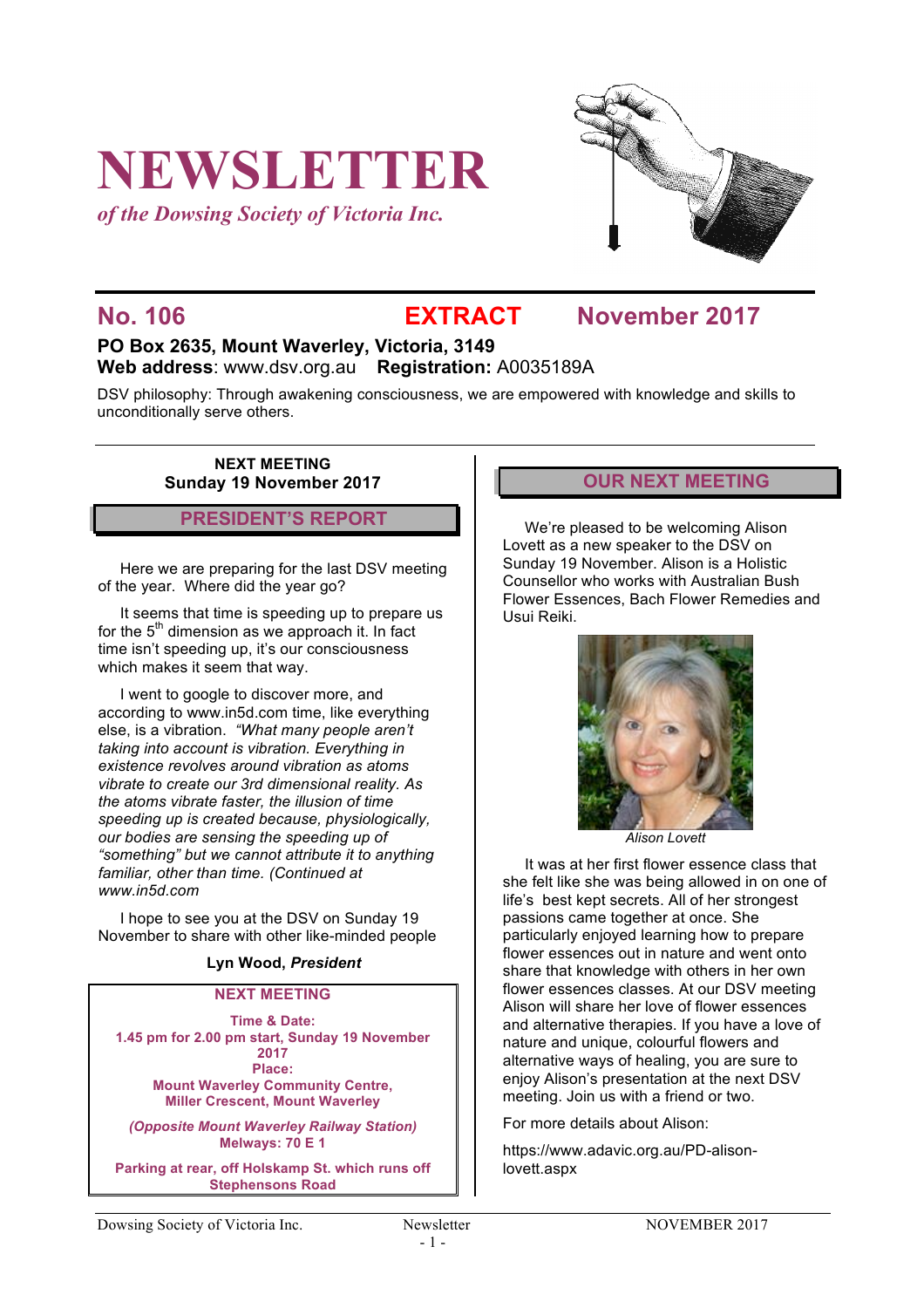### **OUR LAST MEETING**

Mary Nicholls presented at the DSV at our October meeting. She has a Bachelor of Arts degree and a Diploma in Education, with some 24 years' experience in adult teaching.



*Mary Nicholls*

Mary led us through some practical examples of Brain Gym®/Educational Kinesiology. As an experienced, licensed Instructor/Consultant she demonstrated her knowledge with great detail and much humour.



To attend a workshop or arrange a private consultation, you can contact Mary as follows:

(03) 9435 0349 or 0415 840 778 Email: maryn@melbpc.org.au



## **Integrated effective** healing

• Dowsing • Tapping

#### • Hypnotherapy **Heather Wilks**

heather@ohnaturale.com 0414836654

### **DOWSING PESKY INSECTS**

*A welcome contribution from new DSV members, Kathy and Richard.*

While prospecting in central Victoria in the recent school holidays, a new dowsing opportunity arose. We were digging for a target we'd dowsed in the bush on a beautiful morning but noticed we had a lot of company. We had been lined up for breakfast. Within 10 minutes both of us had four to five mosquito bites with many more to come, thanks to squadrons of mosquitos.

So, with quite some need and a lot of intent (self-preservation) I asked 'Can you keep the mosquitos away from Kathy and me?' Answer, Yes. 'Will you keep the mosquitos away?' Yes. We then quickly gave this instruction. 'Please keep the mosquitoes, flies and ants away from us now'. We didn't have any real expectation but almost immediately the mosquitos stopped landing on us.



## **Gently Does It Lyn Wood**

Phone: 0409 839 581 or 8759 3182 Email: lyn.wood@optusnet.com.au

- · Crystal Heart Reiki/
- · Reiki Workshops
- Sekh'm Healing · Blue Moon Aromatherapy
	- · Oh! Naturale Skin & Haircare · Pendulum Workshops
- Ear Candling · Property Dowsing
- · Super Concentrates
- household products

After about five minutes, one did land so we asked the pendulum 'Can you increase the strength of keeping the insects away?' Yes. The next instruction was, 'Please do a better job of keeping the insects away from Kathy and me, **make it stronger** and apply it for the next month.' Again, it was said with much intent. Guess what, no more flies or mosquitos landed on us.

### **ASTROLOGICAL MOON CALENDARS**

Thanks to DSV member Susane Starc, the 2018 Astrological Calendars with the Moon Planting Guide will be available for purchase through the DSV again this year at our next meeting on 19 November – our price, just \$12.

These delightful posters are always popular. Great to keep or to give as a gift. Some people have already put their names down for a copy. Stocks are limited, so if you haven't already indicated you'd like one, it will be a case of first in first served at our November meeting.

#### **A NATIVE PRAYER TO THE FOUR DIRECTIONS**

*From Nick Polizzi, Founder The Sacred Science. Thanks to DSV Committee Member Lynne Fitzgerald for providing these details.*

In many native cultures across the North American continent, there is a unifying spiritual element that has been used for millennia to bring wisdom and healing to the people. It's called *the medicine wheel*.